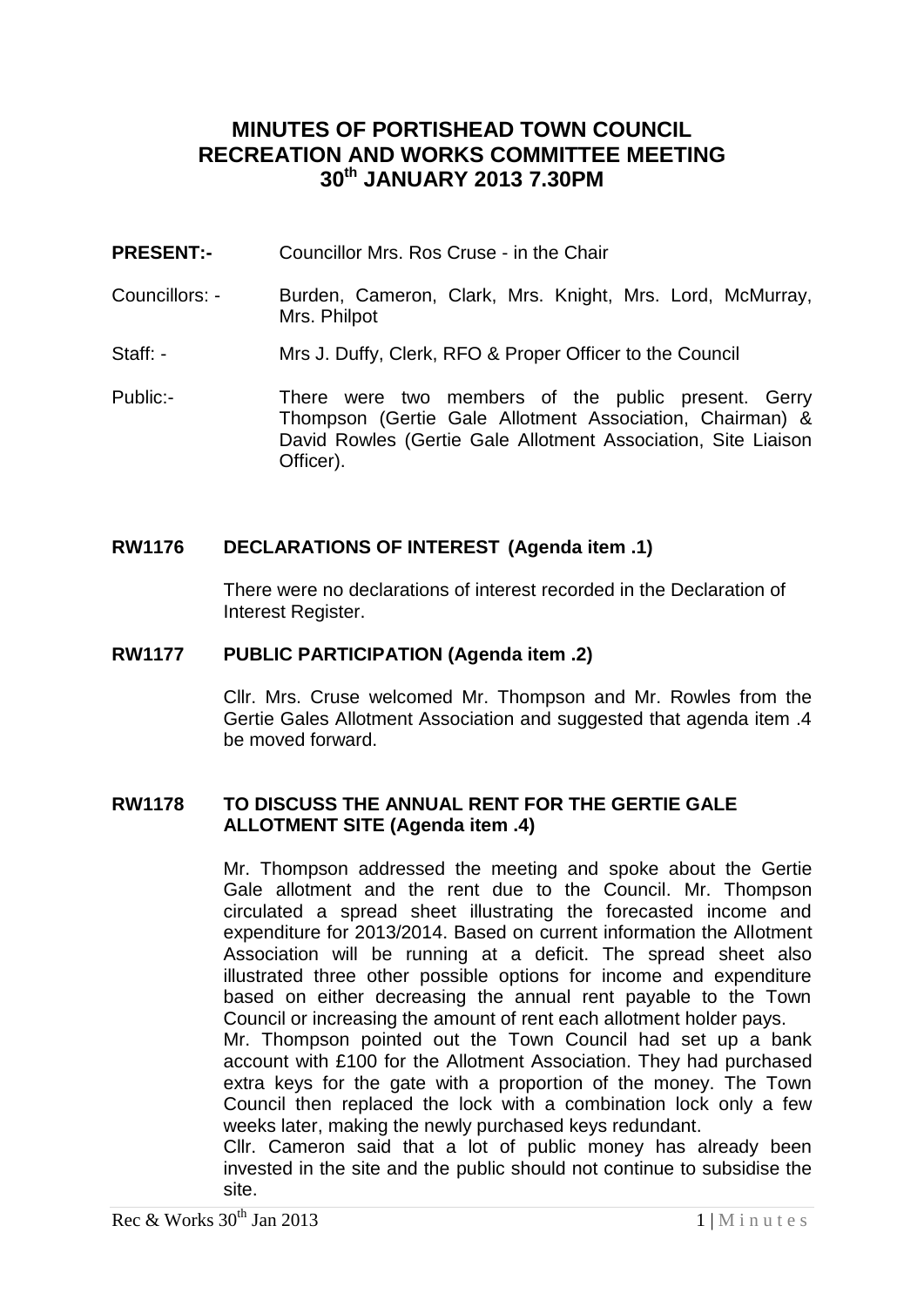Cllr. Mrs. Cruse suggested that the Council could consider giving the lawnmower to the Allotment Association, which would allow them to cut their own grass and make cost savings on the annual grass cutting bill.

Cllr. Burden commented that there is a lot of expense involved if the Town Council runs the allotments in terms of staff resources etc. The Council should provide allotments to the residents and the Allotment Association then run them.

Cllr. Clark suggested that the Allotment Association runs fund raising events like the North Weston Allotment Association to cover their costs. It was noted that there is no contract to cut the grass at the site.

*N.B. Gertie Gales Allotment Committee Constitution states under responsibilities of the Town Council (6.b) The Town Council will determine, after consultation with the Allotment Committee, the level of rent payable from 1st May in any one year by the 31st March in that year.*

# **RECOMMENDATION that:-**

**Mr. Thompson and Mr. Rowles were invited to go back to the Gertie Gale Allotment Association with the information discussed during the meeting, with the view to attending the next meeting of the Recreation and Works Committee in order for a decision to be made regarding setting the annual rent.**

# **APOLOGIES (Agenda item .3)**

Councillors: - Mrs. Koops, Terry, Pasley & Walters gave their apologies to the meeting.

# **RW1179 TO DISCUSS THE POSSIBLE ASSET TRANSFER OF THE WYNDHAM WAY & LAKE GROUNDS PUBLIC TOILETS (Agenda item .5)**

Cllr. Mrs. Knight apologised and explained that following a meeting between herself Cllr. Terry and David Turner of North Somerset Council, she had been unable to circulate her notes, due to computer problems.

Cllr. Burden felt that the Town Council should not take on any liability for either set of toilets and stated that there are plenty of places where the public can use a toilet in the Town Centre.

Cllr. McMurray pointed out that some people have a requirement for a toilet and plan their journeys around the provision of toilets.

Cllr. Mrs. Knight said the public don't care whether the funding for the toilets comes from the Town Council or the District Council as long as the toilets are provided.

Cllr. Cameron asked 'do the public need toilets?'

Cllr. Clark sees no reason why the Town Council should get involved with the Lake Ground toilets. The Wyndham Way toilets need to be protected to encourage people to visit the town centre.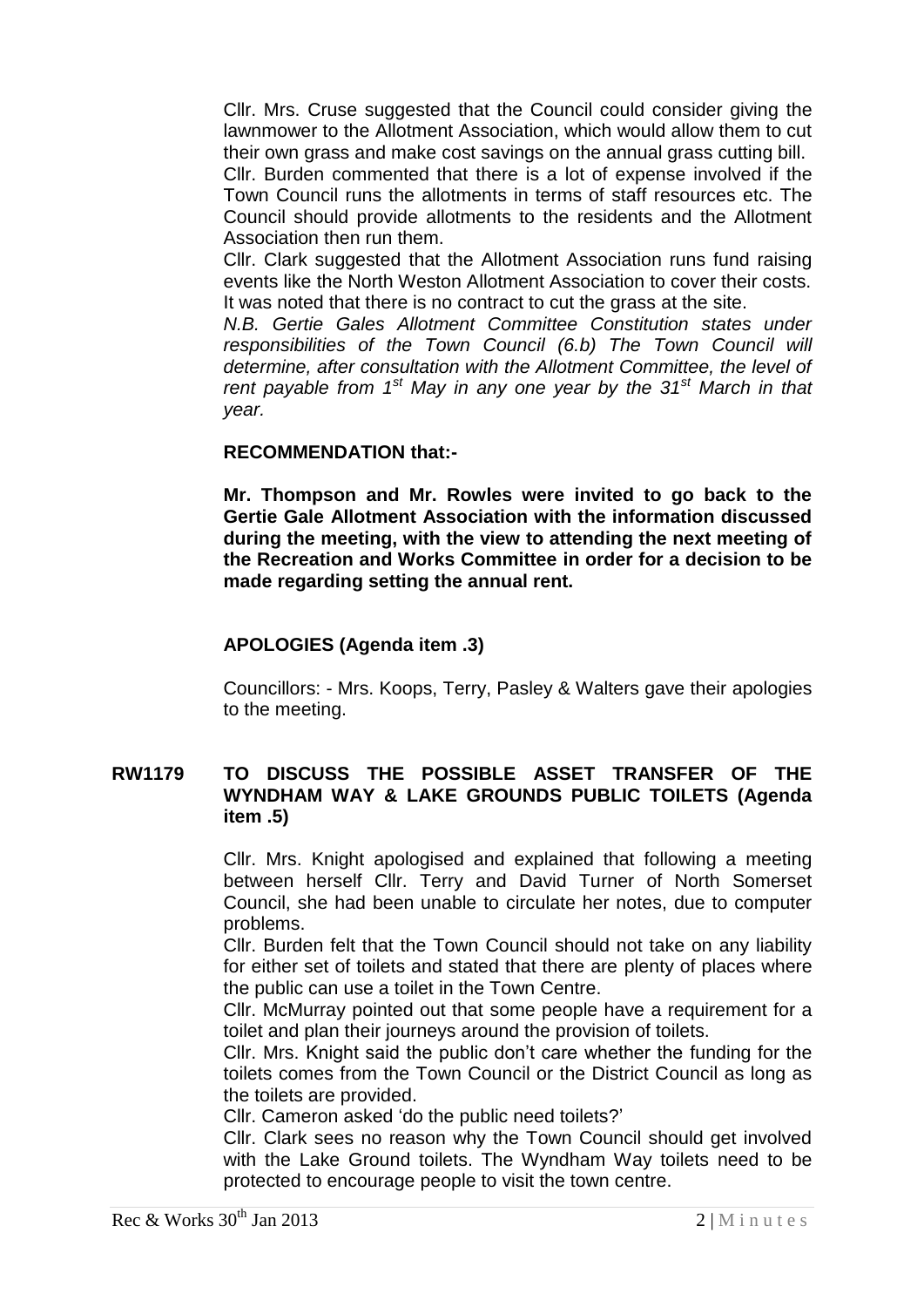Cllr. Mrs. Lord stated that the Wyndham Way toilets will close on the 1<sup>st</sup> April if the Town Council does not take them on.

The question was asked 'will North Somerset Council give up the freehold of the two sets of toilets?

Cllr. Mrs. Knight will email her bullets points to David Turner in order for him to confirm that they are correct for discussion at Town Council.

#### **RECOMMENDATION that:-**

#### **No recommendations made.**

### **RW1180 TO DISCUSS SHORT, MEDIUM AND LONG TERM WORKS TO REDCLIFFE BAY HALL INCLUDING FUTURE BUDGET ITEMS FOR 2013/2014(Agenda item .6)**

Cllr. Mrs. Philpott briefed the meeting on behalf Cllr. Mrs. Koops. A list of items was read out, which included the interior redecoration of the hall, the replacement of interior doors, plus replacement floors in the toilets and kitchen. The exterior of the building requires redecoration and it was suggested that this could be a project for the Community Payback Scheme.

#### **RECOMMENDATION that:-**

**Cllr. Mrs. Koops puts together an estimated cost and schedule for the works, in order for the committee to review.**

### **RW1181 TO DISCUSS THE COMMUNITY RESILIENCE NORTH SOMERSET PROJECT AND PORTISHEADS INVOLVEMENT. (Agenda item .7)**

The Clerk briefly explained that Community Resilience referred to Emergency Planning. Cllr. Mrs. Cruse explained that in discussion with the Clerk, it was felt that the Council does not have the resources or time to allot to this project at this moment in time.

#### **RECOMMENDATION that:**

**The Clerk is to respond to Ian M. Wilson NSC Emergency Manager, explaining that Portishead Town Council are interested in taking part in the project, but at this moment in time, the Council do not have the time or resources. The NSC meeting arranged for the 13th Feb clashes with the Town Council meeting, therefore the Council will be unable to attend.**

### **RW1182 TO DISCUSS THE SHREDDING OF OLD DOCUMENTS NO LONGER REQUIRED UNDER RETENTION GUIDELINES. (Agenda item .8)**

This item was briefly discussed.

### **RECOMMENDATION that:**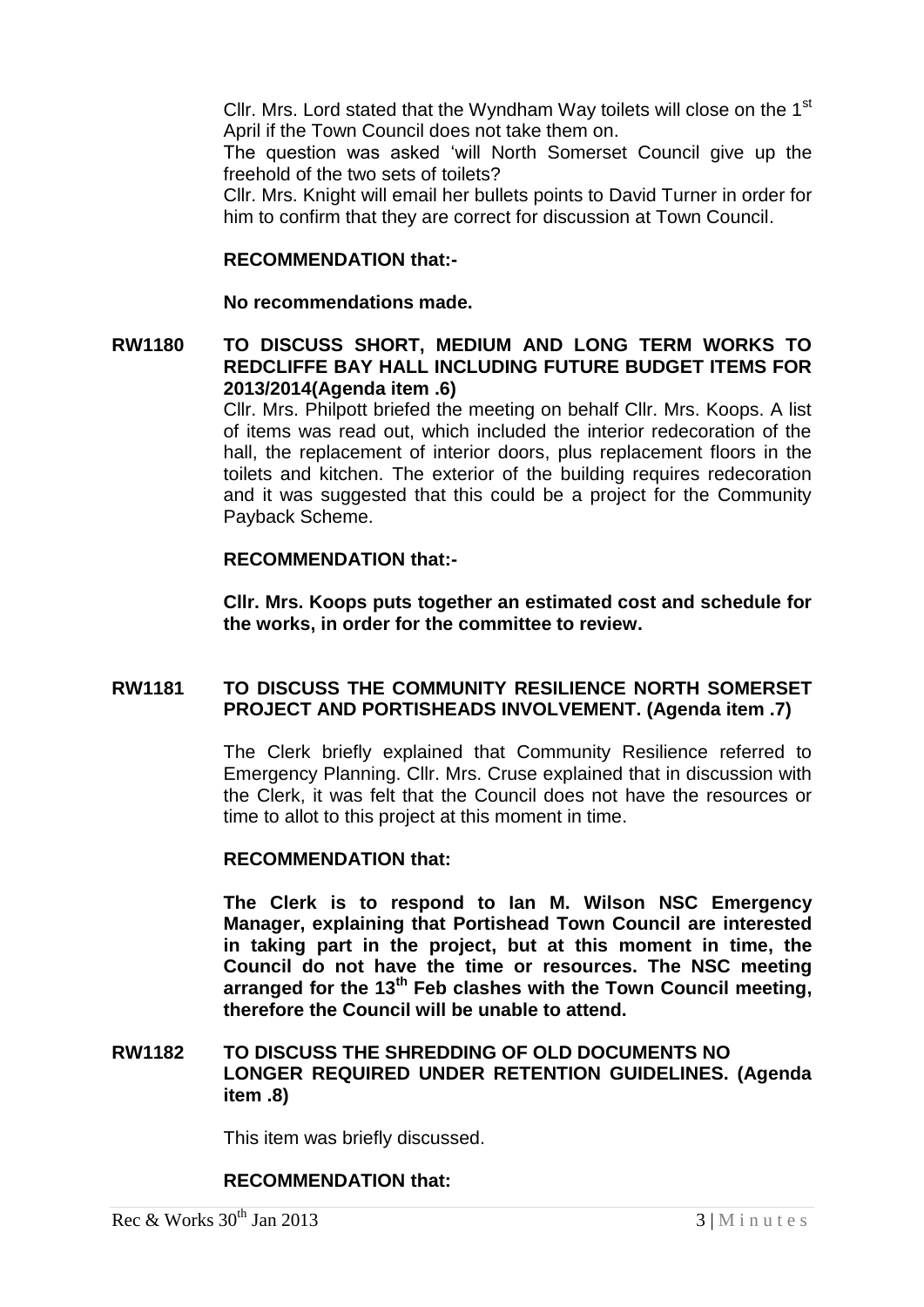**Portishead Town Council places an order with Evergreen Recycling at a cost of £2.75 + VAT per sack to shred, dispose of paper and issue a certificate of destruction, with the minimum charge of £13.75.**

## **RW1183 TO DISCUSS THE LAND ADJACENT TO HORATIO HOUSE: UPDATE (Agenda item .9)**

Cllr. Mrs. Knight explained that she has spoken to Mr. O'Neil of NSC. He had confirmed that he would be writing to the Town Council with further information about the land at Horatio House. Cllr. Mrs. Knight said she will chase him for a response.

#### **RECOMMENDATION that:**

**The Recreation & Works Committee will review the situation once an update has been received from North Somerset Council.** 

# **RW1184 ST. PETER'S SCHOOL/NEW SCHOOL – USE OF THE FOLK HALL CAR PARK (Agenda item .10)**

Cllr. Mrs. Cruse explained that St. Peter's school was allowed to use the Folk Hall car park during the morning school run but not the afternoon. St. Peters school would like to know whether the car park could be used in the afternoon as well.

The general view of the committee was that the car park could not be used in the afternoon by the school as it would conflict with Folk Hall users.

### **RECOMMENDATION that:**

**The Clerk is to write to St. Peter's School confirming that they may continue to use the car park in the morning but there is no opportunity to use it in the afternoon.**

### **RW1185 TO RECEIVE A REPORT ON THE FOLK HALL FLOOR. (Agenda item .11)**

The Clerk gave a verbal report to the meeting.

#### **RECOMMENDATION that:**

**The report is noted**

### **RW1186 TO DISCUSS THE MEMORANDUM OF UNDERSTANDING BETWEEN THE PARTIES ON POSITIVE ACTIVITIES LOCAL COMMISSIONING NETWORKS (Agenda item .12)**

The committee agreed that there should be no further action.